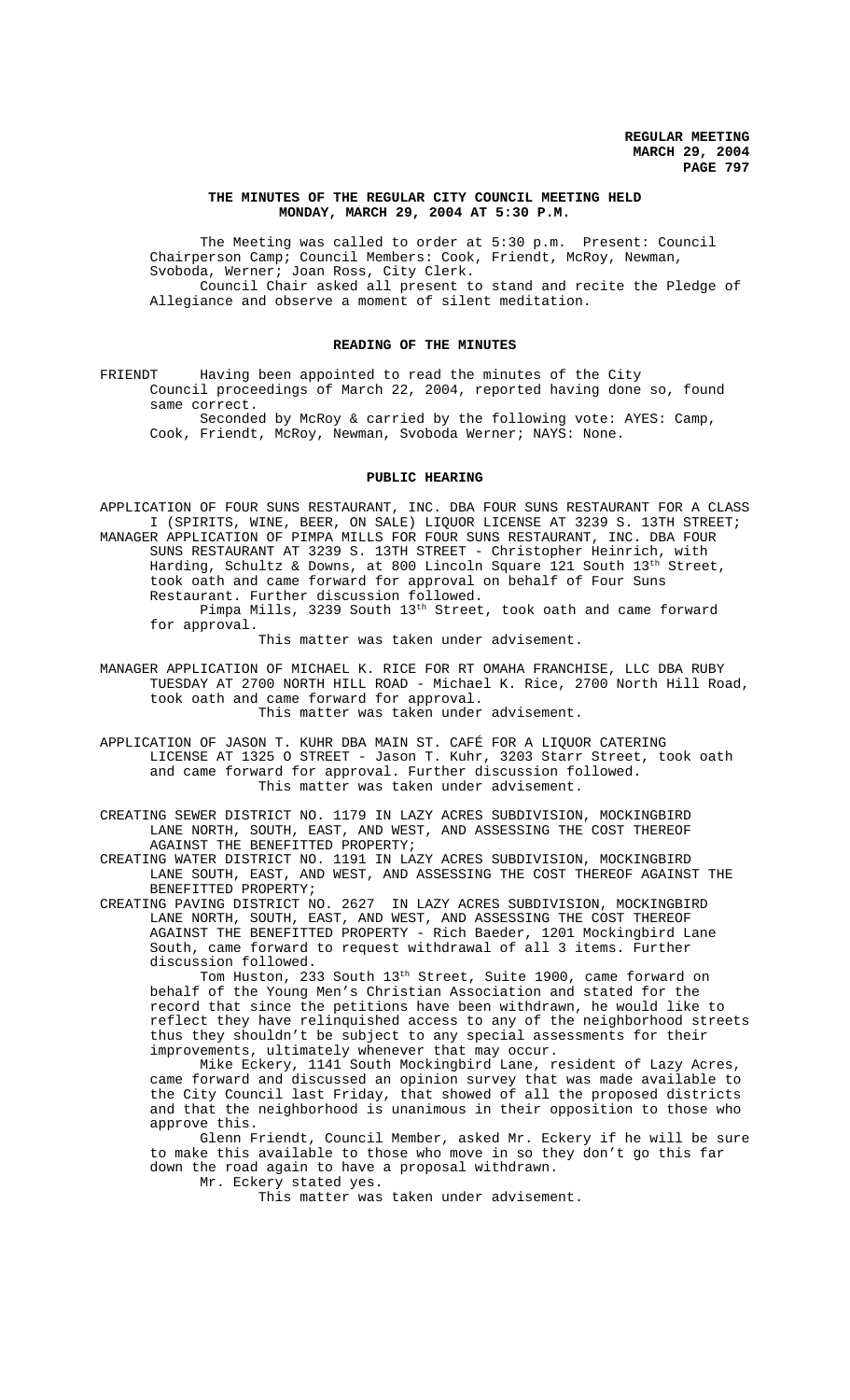CHANGE OF ZONE 3421 - APPLICATION OF THE DINERSTEIN COMPANIES FOR A CHANGE OF ZONE FROM H-3 HIGHWAY COMMERCIAL TO R-3 RESIDENTIAL ON PROPERTY GENERALLY LOCATED WEST OF NORTH 1ST STREET AND SOUTH OF CHARLESTON STREET;

SPECIAL PERMIT NO. 1928A - APPLICATION OF THE DINERSTEIN COMPANIES TO DEVELOP STERLING UNIVERSITY PHASE 2 COMMUNITY UNIT PLAN TO ADD 171 DWELLING UNITS FOR 561 OCCUPANTS AND ADDITIONAL AMENITIES TO THE EXISTING STUDENT HOUSING PROJECT, WITH A WAIVER OF THE LANDSCAPE SCREEN, ON PROPERTY GENERALLY LOCATED WEST OF NORTH1ST STREET AND SOUTH OF CHARLESTON STREET;

PRELIMINARY PLAT NO. 03011 - ACCEPTING AND APPROVING THE PRELIMINARY PLAT OF OUTFIELD PARK, CREATING FIVE LOTS AND SIX OUTLOTS WITH WAIVERS TO ALLOW SIDEWALKS ON ONLY ONE SIDE OF PRIVATE STREET, PUBLIC WATER MAIN ADJACENT TO DRIVEWAY, AND BLOCK LENGTH IN EXCESS OF 1,000 FEET, ON PROPERTY GENERALLY LOCATED WEST OF NORTH1ST STREET AND SOUTH OF CHARLESTON STREET - Mike Rierden, 645 M Street, Suite 200, came forward on behalf of Dinerstein Companies for approval, and stated that the neighborhood is in support of this application. He also stated that the Dinerstein Companies is willing to do several things for the neighborhood such as the following: make a one-time contribution of \$15,000 to fund a police substation within the North bottoms neighborhood, install street lighting and sidewalks along the west side of West Charleston Street between Phases 1 and 2, the shuttle buses will not go thru the neighborhood but will go around it, adopt West Charleston Street for purposes of the litter control and the students will be the volunteers, also along with the neighborhood they will support relocation of the toll lot if that were to ever happen.

Ron Ross, 201 North 8th Street, Suite 401, with Ross Engineering, came forward for approval for construction of Phase 2 and asked the City Council to vote on this application tonight.

Craig Dickerson, 201 North 8<sup>th</sup> Street, Suite 401, with Ross Engineering, came forward for approval of Phase 2 and he read a paragraph from a letter from Ed Caudill, the President of the North Bottoms Neighborhood Association which stated that the Board of the North Bottoms Association voted to support the proposed Phase 2 project and they feel that this project offers an opportunity to improve the area around Oak Lake and it provides good quality and high density housing for students within a reasonable distance from their lower density residential areas.

Patte Newman, Council Member, stated that it turns out that the Lincoln Police Department does not wish to build a police substation in the North Bottoms Area and asked Mr. Dickerson if the \$15,000 contribution that they are giving for that purpose can be used for another purpose.

Mr. Dickerson replied yes. He said that the money is ear-marked for the North Bottoms Neighborhood Area, but not ear-marked to be used only for a police substation.

Adam Brunsting, 315 West Charleston, Apartment 1114, came forward in support.

Mike Greger, 2645 Van Dorn Street, Owner of Ace Financial Services, came forward with a Geotechnical Engineering Report from HWS and stated that the site of where Phase 2 will be constructed does has methane gas on site and the report from HWS proves it. He further discussed his concerns regarding the methane gas and how it should be removed and not covered.

Glenn Friendt, Council Member, asked Mr. Greger who paid for the HWS study.

Mr. Greger replied that the University of Nebraska paid for the study because they were planning on putting a practice field on the lot, but felt that the risk was too great to do so.

Chad Novak, 315 West Charleston, Apartment 1114, came forward in support. Further discussion followed.

Elizabeth Dodson, 315 West Charleston, Apartment 811, came forward in support. Further discussion followed.

Russ Fosler, LPD Investigator, came forward to answer questions of the Council regarding police activity at the facility. Further discussion followed.

Nicole Fleck-Tooze, Public Works Department, came forward to answer questions of the Council regarding flood plain and drainage questions. Further discussion followed.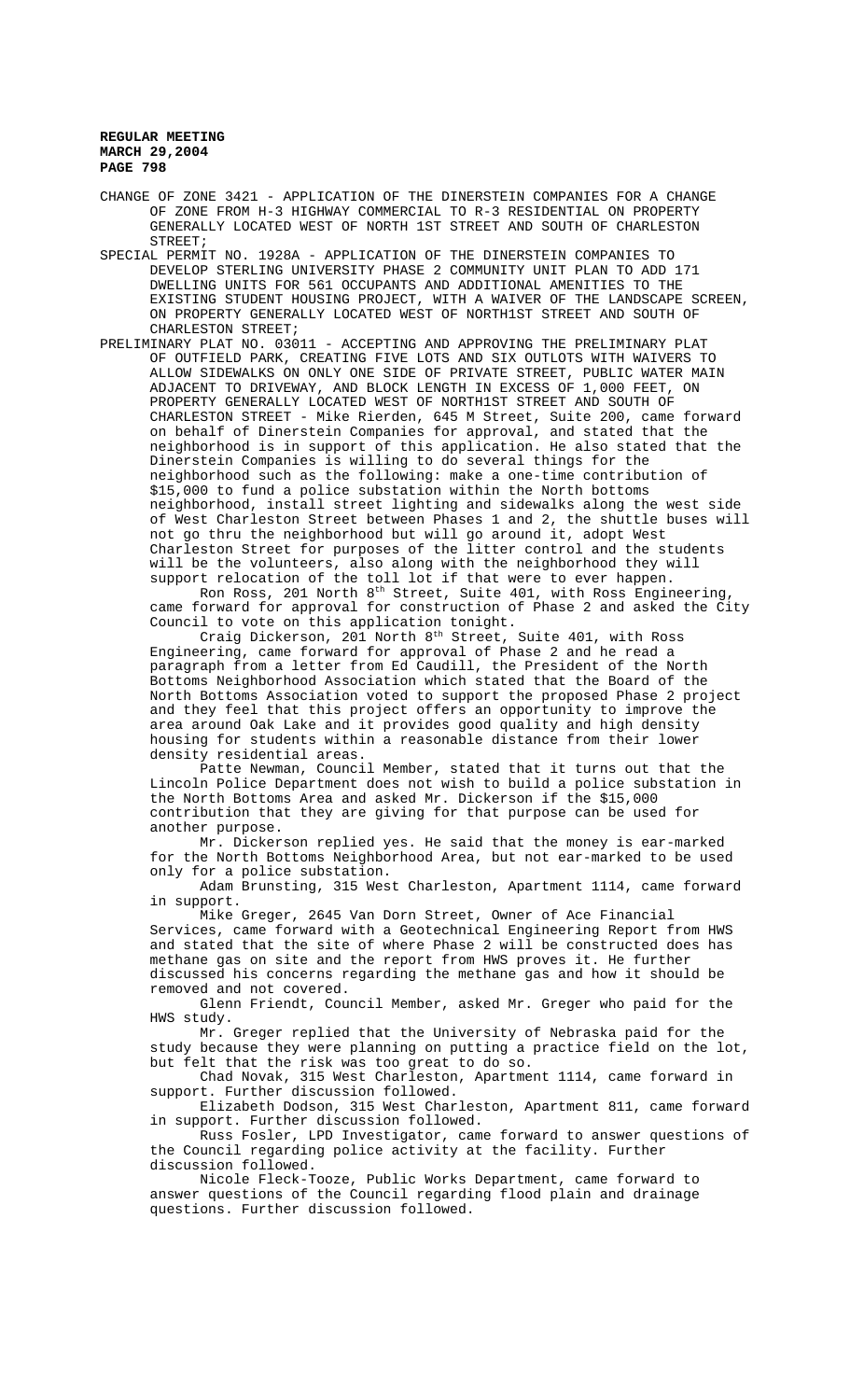Greg Czaplewski, Planning Department, came forward to answer questions of the Council regarding methane gas. Further discussion followed.

Mr. Ross, with Ross Engineering, came forward to answer additional questions of the Council regarding methane gas at the site. He stated that there was methane gas detected but it is a very small amount. However, although not required, they are willing to take extra precautions so they are going to put down an 18" thick clay blanket liner of compacted clay material under the building to stop the methane gas from going up into the building and if needed they could also vent the building with PVC pipe, however due to the minimal amount of methane gas found in the area, the venting is not required. Further discussion followed.

Dana Roper, City Attorney, came forward to answer questions of the Council.

Glenn Friendt, Council Member, asked Mr. Roper if this application is passed if the City can be held accountable for any claims regarding this in the future.

Mr. Roper replied no and stated that the City would be protected under the "Tort Claims Act". Further discussion followed. Mr. Ross came forward for rebuttal. Further discussion followed.

This matter was taken under advisement.

ANNEXATION NO. 03004 - AMENDING THE LINCOLN CORPORATE LIMITS MAP BY ANNEXING APPROXIMATELY 13.3 ACRES OF PROPERTY GENERALLY LOCATED NORTHEAST OF THE INTERSECTION OF ASHBROOK DRIVE AND HIGHWAY 2;

CHANGE OF ZONE NO. 3387 - APPLICATION OF CASEYCO FOR A CHANGE OF ZONE FROM AGR AGRICULTURAL TO R-3 RESIDENTIAL ON PROPERTY GENERALLY LOCATED NORTHEAST OF THE INTERSECTION OF ASHBROOK DRIVE AND HIGHWAY 2;

APPROVING THE EDENTON WOODS ANNEXATION AND ZONING AGREEMENT BETWEEN THE CITY OF LINCOLN AND CASEYCO, INC. OUTLINING CERTAIN CONDITIONS AND UNDERSTANDINGS WITH REGARDS TO THE ANNEXATION OF 13.3 ACRES OF PROPERTY GENERALLY LOCATED NORTHEAST OF THE INTERSECTION OF ASHBROOK DRIVE AND HIGHWAY 2;

SPECIAL PERMIT NO. 1992 - APPLICATION OF CASEYCO TO DEVELOP EDENTON WOODS COMMUNITY UNIT PLAN CONSISTING OF 46 SINGLE-FAMILY AND ATTACHED SINGLE-FAMILY UNITS, WITH A WAIVER OF THE LOT AREA, ON PROPERTY GENERALLY LOCATED NORTHEAST OF THE INTERSECTION OF ASHBROOK DRIVE AND HIGHWAY 2;

PRELIMINARY PLAT NO. 02023 - ACCEPTING AND APPROVING THE PRELIMINARY PLAT OF EDENTON WOODS, CREATING 46 LOTS FOR RESIDENTIAL DEVELOPMENT AND FIVE - OUTLOTS, WITH WAIVERS FOR MODIFICATION OF TURN-AROUNDS FOR PRIVATE ROADWAYS, TO ALLOW LOT LINES NOT RADIAL TO ROADWAYS, DOUBLE-FRONTAGE LOTS, INTERSECTION APPROACH GRADES, SIDEWALKS, AND BLOCK LENGTH, ON PROPERTY GENERALLY LOCATED NORTHEAST OF THE INTERSECTION OF ASHBROOK DRIVE AND HIGHWAY 2 - Mark Hunzeker, 1045 Lincoln Mall, Suite 200, came forward on behalf of the applicant for approval. This matter was taken under advisement.

AUTHORIZING STARBUCKS COFFEE COMPANY TO OCCUPY A PORTION OF THE PUBLIC RIGHT-OF-WAY AT 1225 P STREET FOR USE AS A SIDEWALK CAFÉ - John Lister, 1450 E. 300 T Road, #400 B, West Chester, PA, architect for Starbucks Coffee Company, came forward for approval. This matter was taken under advisement.

AFFIRMING CITY COUNCIL HOLIDAYS - Mr. Roper, came forward an answer questions of the Council.

Terry Werner, Council Member, asked Mr. Roper what the normal procedure would be to change Council rules.

Mr. Roper replied that Council rules are established by ordinance and are contained in Chapter 2.04 of the code and the Council would have to amend it like any other ordinance.

Mr. Werner then asked if this item should be an ordinance and not a resolution.

Mr. Roper replied that this is just more of a statement of intent and to make it binding you would do an ordinance. Further discussion followed.

This matter was taken under advisement.

**MISCELLANEOUS BUSINESS - NONE**

**\*\* END OF PUBLIC HEARING \*\***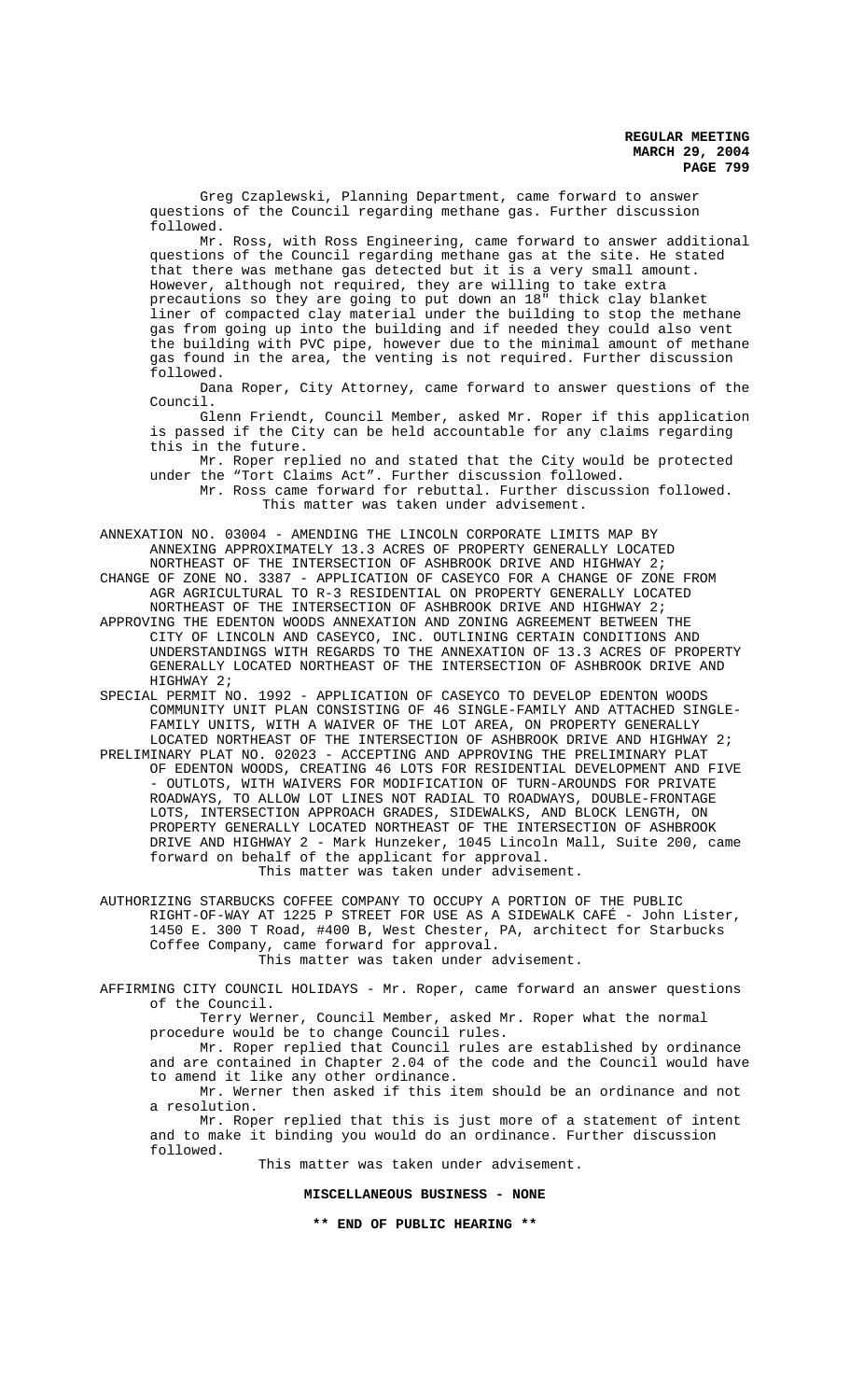## **COUNCIL ACTION**

## **LIQUOR RESOLUTIONS**

APPLICATION OF FOUR SUNS RESTAURANT, INC. DBA FOUR SUNS RESTAURANT FOR A CLASS I (SPIRITS, WINE, BEER, ON SALE) LIQUOR LICENSE AT 3239 S. 13TH STREET - PRIOR to reading:

NEWMAN Moved approval with the condition that the applicant will obtain a special permit under applicable provisions of the City's zoning restriction.

CLERK Read the following resolution, introduced by Patte Newman, who moved its adoption:<br>A-82657 BE IT RESOLVE

BE IT RESOLVED by the City Council of the City of Lincoln, Nebraska:

That after hearing duly had as required by law, consideration of the facts of this application, the Nebraska Liquor Control Act, and the pertinent City ordinances, the City Council recommends that the application of Four Suns Restaurant, Inc. dba Four Suns Restaurant for a Class "I" liquor license at 3239 S. 13th Street, Lincoln, Nebraska, for the license period ending April 30, 2004, be approved with the condition that the premise complies in every respect with all city and state regulations. The City Clerk is directed to transmit a copy of this resolution to the Nebraska Liquor Control Commission.

Introduced by Patte Newman Seconded by Werner & carried by the following vote as amended: AYES: Camp, Cook, Friendt, McRoy, Newman, Svoboda, Werner; NAYS: None.

MANAGER APPLICATION OF PIMPA MILLS FOR FOUR SUNS RESTAURANT, INC. DBA FOUR SUNS RESTAURANT AT 3239 S. 13TH STREET - CLERK read the following resolution, introduced by Patte Newman, who moved its adoption:

A-82658 WHEREAS, Four Suns Restaurant, Inc. dba Four Suns Restaurant located at 3239 S. 13th Street, Lincoln, Nebraska has been approved for a Retail Class "I" liquor license, and now requests that Pimpa Mills be named manager;

WHEREAS, Pimpa Mills appears to be a fit and proper person to manage said business.

NOW, THEREFORE, BE IT RESOLVED by the City Council of the City of Lincoln, Nebraska:

That after hearing duly had as required by law, consideration of the facts of this application, the Nebraska Liquor Control Act, and the pertinent City ordinances, the City Council recommends that Pimpa Mills be approved as manager of this business for said licensee. The City Clerk is directed to transmit a copy of this resolution to the Nebraska Liquor Control Commission.

Introduced by Patte Newman Seconded by Svoboda & carried by the following vote: AYES: Camp, Cook, Friendt, McRoy, Newman, Svoboda, Werner; NAYS: None.

APPLICATION OF DLH, INC. DBA COACHES SPORTS BAR & GRILL FOR A CLASS I (SPIRITS, WINE, BEER, ON SALE) LIQUOR LICENSE AT 640 W. PROSPECTOR COURT - CLERK read the following resolution, introduced by Jonathan

Cook, who moved its denial:<br>A-82659 BE IT RESOLVED by the BE IT RESOLVED by the City Council of the City of Lincoln, Nebraska:

That after hearing duly had as required by law, consideration of the facts of this application, the Nebraska Liquor Control Act, and the pertinent City ordinances, the City Council recommends that the application of DLH, Inc. dba Coaches Sports Bar & Grill for a Class "I" liquor license for the license period ending April 30, 2004, at 640 W. Prospector Court, Lincoln, Nebraska, be refused for the following reasons:

The City Council has determined that the existing population of the City of Lincoln and the projected population growth of the City of Lincoln and within the area to be served are inadequate to support the proposed license.

2. The City Council has determined that the existing licenses

are adequately serving the area.<br>3. The City Council has The City Council has determined that issuance of the license would not be compatible with the nature of the neighborhood.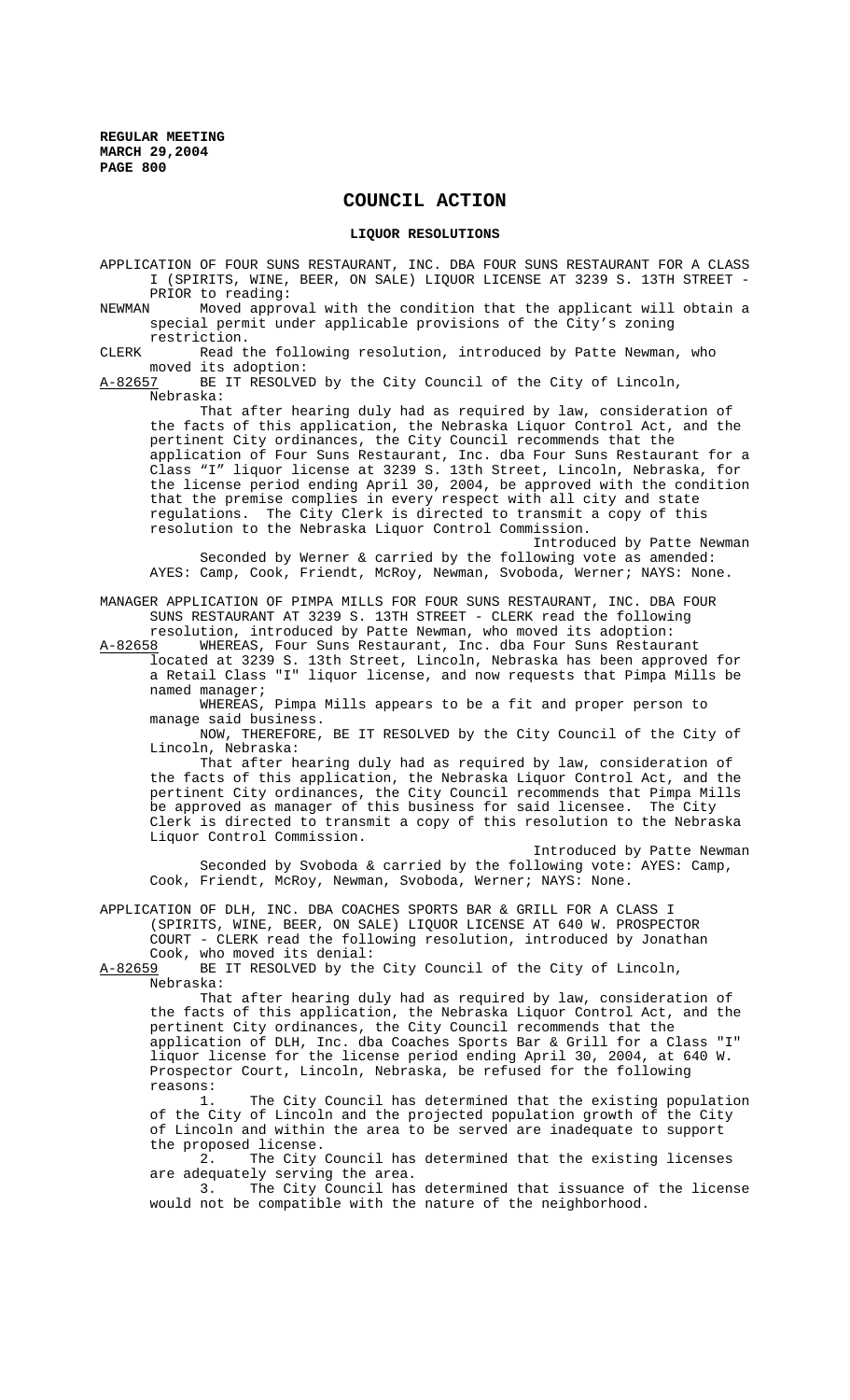4. The applicant has not demonstrated the propriety of the issuance of such license.<br>5. The issuance

The issuance of the license will not be required by the present or future public convenience and necessity.

BE IT FURTHER RESOLVED that the City Clerk is directed to transmit a copy of this resolution to the Nebraska Liquor Control Commission. Introduced by Jonathan Cook Seconded by McRoy & carried by the following vote: AYES: Camp,

Cook, Friendt, McRoy, Newman, Werner; NAYS: Svoboda.

MANAGER APPLICATION OF DUANE L. HARTMAN FOR DLH, INC. DBA COACHES SPORTS BAR & GRILL AT 640 W. PROSPECTOR COURT - CLERK read the following resolution, introduced by Jonathan Cook, who moved its denial:<br>A-82660 BE IT RESOLVED by the City Council of the Ci

BE IT RESOLVED by the City Council of the City of Lincoln, Nebraska:

That after hearing duly had as required by law, consideration of the facts of this application, the Nebraska Liquor Control Act, and the pertinent City ordinances, the City Council recommends that the application of Duane L. Hartman as manager of DLH, Inc. dba Coaches Sports Bar & Grill located at 640 W. Prospector Court, Lincoln, Nebraska, be denied. The City Clerk is directed to transmit a copy of this resolution to the Nebraska Liquor Control Commission. Introduced by Jonathan Cook

Seconded by McRoy & carried by the following vote: AYES: Camp, Cook, Friendt, McRoy, Newman, Werner; NAYS: Svoboda.

MANAGER APPLICATION OF MICHAEL K. RICE FOR RT OMAHA FRANCHISE, LLC DBA RUBY TUESDAY AT 2700 NORTH HILL ROAD - CLERK read the following resolution, introduced by Glenn Friendt, who moved its adoption:

A-82661 WHEREAS, RT Omaha Franchise, LLC dba Ruby Tuesday located at 2700 North Hill Road, Lincoln, Nebraska has been approved for a Retail Class "I" liquor license, and now requests that Michael K. Rice be named manager;

WHEREAS, Michael K. Rice appears to be a fit and proper person to manage said business.

NOW, THEREFORE, BE IT RESOLVED by the City Council of the City of Lincoln, Nebraska:

That after hearing duly had as required by law, consideration of the facts of this application, the Nebraska Liquor Control Act, and the pertinent City ordinances, the City Council recommends that Michael K. Rice be approved as manager of this business for said licensee. The City Clerk is directed to transmit a copy of this resolution to the Nebraska Liquor Control Commission.

Introduced by Glenn Friendt Seconded by Svoboda & carried by the following vote: AYES: Camp, Cook, Friendt, McRoy, Newman, Svoboda, Werner; NAYS: None.

APPLICATION OF JASON T. KUHR DBA MAIN ST. CAFÉ FOR A LIQUOR CATERING LICENSE AT 1325 O STREET - CLERK read the following resolution, introduced by

Glenn Friendt, who moved its adoption:<br>A-82662 BE IT RESOLVED by the City Counc BE IT RESOLVED by the City Council of the City of Lincoln, Nebraska:

That after hearing duly had as required by law, consideration of the facts of this application, the Nebraska Liquor Control Act, and the pertinent City ordinance, the City Council recommends that the application of Jason T. Kuhr dba Main St. Café for the issuance of a Catering Permit to the existing liquor license, located at 1325 O Street, Lincoln, Nebraska, be approved with the condition that the premise complies in every respect with all city and state regulations. BE IT FURTHER RESOLVED that a copy of this resolution be transmitted by the City Clerk to the Nebraska Liquor Control Commission.

Introduced by Glenn Friendt Seconded by Cook & carried by the following vote: AYES: Camp, Cook, Friendt, McRoy, Newman, Svoboda, Werner; NAYS: None.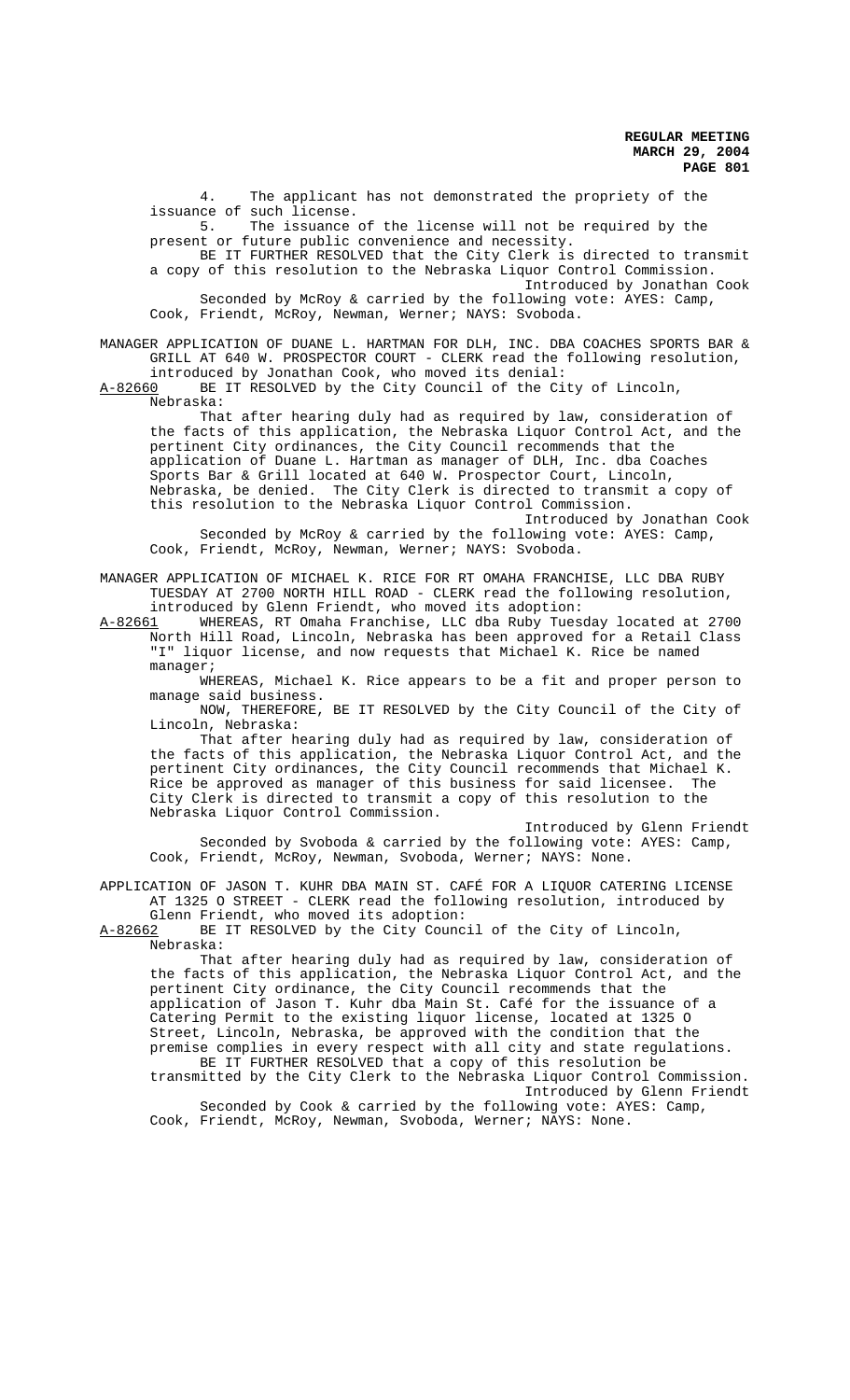### **ORDINANCES - 2ND READING**

CREATING SEWER DISTRICT NO.1179 IN LAZY ACRES SUBDIVISION, MOCKINGBIRD LANE NORTH, SOUTH, EAST, AND WEST, AND ASSESSING THE COST THEREOF AGAINST THE BENEFITTED PROPERTY - PRIOR to reading:

- COOK Moved to Withdraw Bill No. 04-31. Seconded by Friendt & carried by the following vote: AYES: Camp,
- Cook, Friendt, McRoy, Newman, Svoboda, Werner; NAYS: None. CLERK Read an ordinance, introduced by Terry Werner, creating Sewer District No. 1179, designating the real estate to be benefitted, providing for assessment of the costs of the improvements constructed therein, providing for the acquisition of easements and additional right-of-way, if necessary, and repealing all ordinances or parts of ordinances in conflict herewith, the second time.
- CREATING WATER DISTRICT NO. 1191 IN LAZY ACRES SUBDIVISION, MOCKINGBIRD LANE SOUTH, EAST, AND WEST, AND ASSESSING THE COST THEREOF AGAINST THE BENEFITTED PROPERTY - PRIOR to reading:

COOK Moved to Withdraw Bill No. 04-32.

Seconded by Friendt & carried by the following vote: AYES: Camp, Cook, Friendt, McRoy, Newman, Svoboda, Werner; NAYS: None.

CLERK Read an ordinance, introduced by Terry Werner, creating a Water District No. 1191, designating the real estate to be benefitted, providing for assessment of the costs of the improvement constructed therein, providing for the acquisition of easements and additional right-of-way, if necessary, and repealing all ordinances or parts of ordinances in conflict herewith, the second time.

CREATING PAVING DISTRICT NO. 2627 IN LAZY ACRES SUBDIVISION, MOCKINGBIRD LANE NORTH, SOUTH, EAST, AND WEST, AND ASSESSING THE COST THEREOF AGAINST THE BENEFITTED PROPERTY - PRIOR to reading:

COOK Moved to Withdraw Bill No. 04-33.

Seconded by Friendt & carried by the following vote: AYES: Camp, Cook, Friendt, McRoy, Newman, Svoboda, Werner; NAYS: None.

- CLERK Read an ordinance, introduced by Terry Werner, creating Paving District No. 2627, defining the limits thereof, establishing the width of the roadway to be paved and the width of the grading to be done, providing for the curbing, guttering, and relaying of sidewalks, providing for the acquisition of easements and additional right-of-way, if necessary, and repealing all ordinances or parts of ordinances in conflict herewith, the second time.
- CHANGE OF ZONE 3421 APPLICATION OF THE DINERSTEIN COMPANIES FOR A CHANGE OF ZONE FROM H-3 HIGHWAY COMMERCIAL TO R-3 RESIDENTIAL ON PROPERTY GENERALLY LOCATED WEST OF NORTH 1ST STREET AND SOUTH OF CHARLESTON STREET - PRIOR to reading:
- MCROY Moved to have action on Bill No. 04-51. Seconded by Svoboda & lost by the following vote: AYES: Camp, McRoy, Svoboda; NAYS: Cook, Friendt, Newman, Werner.
- CLERK Read an ordinance, introduced by Terry Werner, amending the Lincoln Zoning District Maps attached to and made a part of Title 27 of the Lincoln Municipal Code, as provided by Section 27.05.020 of the Lincoln Municipal Code, by changing the boundaries of the districts established and shown thereon, the second time.
- ANNEXATION NO. 03004 AMENDING THE LINCOLN CORPORATE LIMITS MAP BY ANNEXING APPROXIMATELY 13.3 ACRES OF PROPERTY GENERALLY LOCATED NORTHEAST OF THE INTERSECTION OF ASHBROOK DRIVE AND HIGHWAY 2 - CLERK read an ordinance, introduced by Terry Werner, annexing and including the below described land as part of the City of Lincoln, Nebraska and amending the Corporate Limits Map attached to and made a part of Ordinance No. 18208, to reflect the extension of the corporate limits boundary of the City of Lincoln, Nebraska established and shown thereon, the second time.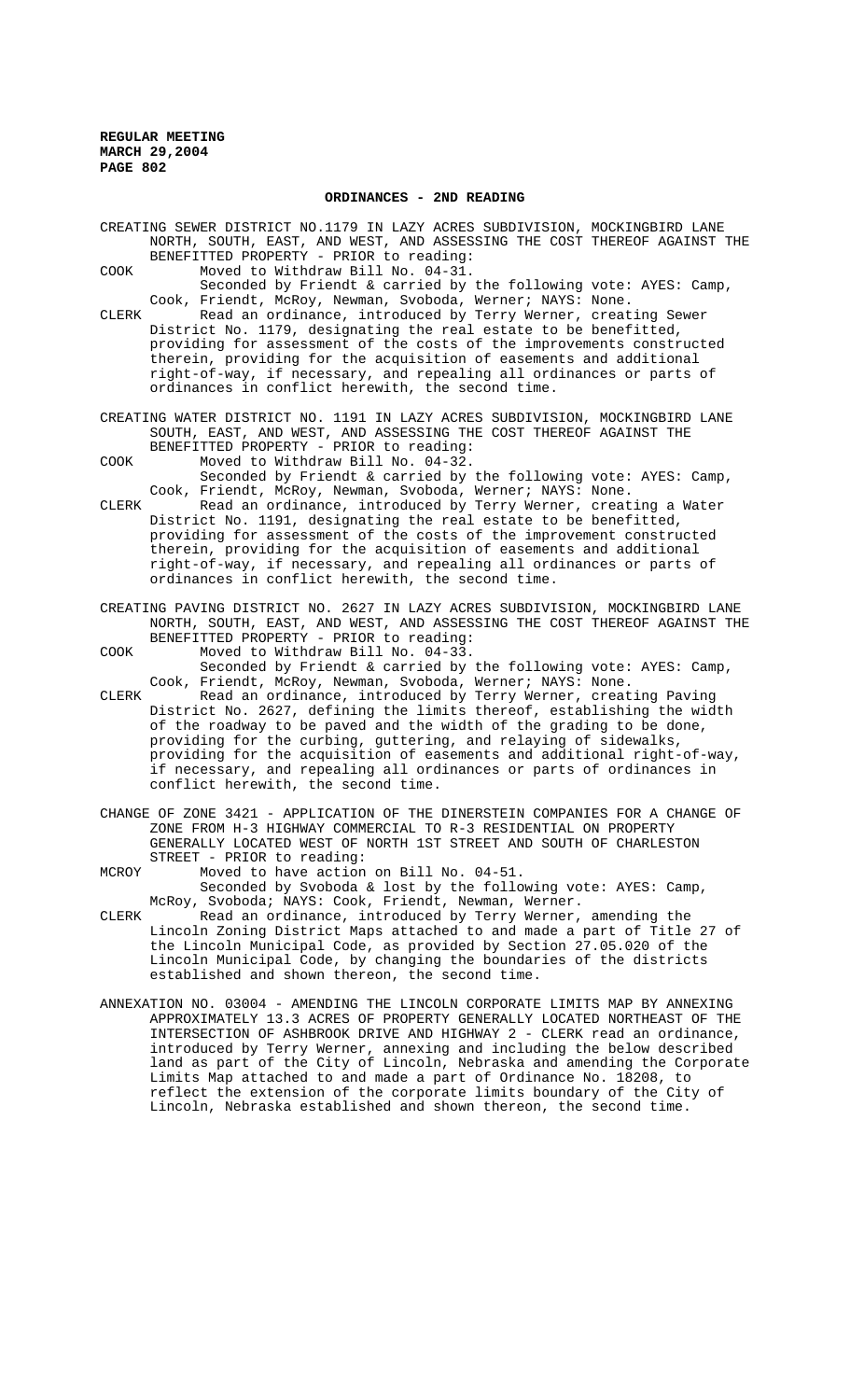- CHANGE OF ZONE NO. 3387 APPLICATION OF CASEYCO FOR A CHANGE OF ZONE FROM AGR AGRICULTURAL TO R-3 RESIDENTIAL ON PROPERTY GENERALLY LOCATED NORTHEAST OF THE INTERSECTION OF ASHBROOK DRIVE AND HIGHWAY 2 - CLERK read an ordinance, introduced by Terry Werner, amending the Lincoln Zoning Distrct Maps attached to and made a part of Title 7 of the Lincoln Municipal Code, as provided by Section 27.05.020 of the Lincoln Municipal Code, by changing the boundaries of the districts established and shown thereon, the second time.
- AMENDING TITLE 10 OF THE LINCOLN MUNICIPAL CODE RELATING TO VEHICLES AND TRAFFIC TO DEFINE A MOBILE INFRARED TRANSMITTER AND MAKING IT ILLEGAL TO POSSESS, USE, SELL, OR PURCHASE MOBILE INFRARED TRANSMITTERS - CLERK read an ordinance, introduced by Terry Werner, amending Title 10 of the Lincoln Municipal Code relating to Vehicles and Traffic to add provisions regulating the use of mobile infrared transmitters by adding a new section numbered 10.02.195 to establish a definition for "mobile infrared transmitter"; adding a new section numbered 10.12.055 to make it unlawful to possess, use, sell, or purchase a mobile infrared transmitted and providing exceptions thereto, the second time.

### **RESOLUTIONS**

REAPPOINTING RUSS BAYER AND GARY "RANDY" BOLDT TO THE EMERGENCY MEDICAL SERVICES BOARD FOR A THREE-YEAR TERM EXPIRING MARCH 28, 2007 - CLERK read the following resolution, introduced by Jonathan Cook, who moved its adoption:<br>A-82663 BE IT R

BE IT RESOLVED by the City Council of the City of Lincoln, Nebraska:

That the reappointment of Russ Bayer and Gary "Randy" Boldt to the Emergency Medical Services Board for three-year terms expiring March 28, 2007, is hereby approved.

Introduced by Jonathan Cook Seconded by Newman & carried by the following vote: AYES: Camp, Cook, Friendt, McRoy, Newman, Svoboda, Werner; NAYS: None.

ACCEPTING THE REPORT OF NEW AND PENDING CLAIMS AGAINST THE CITY AND APPROVING DISPOSITION OF CLAIMS SET FORTH THEREIN FOR THE PERIOD OF MARCH 1 - 15, 2004 - CLERK read the following resolution, introduced by Jonathan Cook,

who moved its adoption:<br>A-82664 BE IT RESOLVED by BE IT RESOLVED by the City Council of the City of Lincoln, Nebraska:

That the claims listed in the attached report, marked as Exhibit "A", dated March 1, 2004, of various new and pending tort claims filed against the City of Lincoln with the Office of the City Attorney or the Office of the City Clerk, as well as claims which have been disposed of, are hereby received as required by Neb. Rev. Stat. § 13-905 (Reissue 1997). The dispositions of claims by the Office of the City Attorney, as shown by the attached report, are hereby approved:

| DENIED                            |             |                  | ALLOWED OR SETTLED |  |  |
|-----------------------------------|-------------|------------------|--------------------|--|--|
| Carol J. Portsche                 | NAS*        | Matthew Strand   | \$546.42           |  |  |
| Robb Hayes                        | NAS*        | Eric Reil        | 1,700.00           |  |  |
| Charles A. Chandler               | \$<br>17.96 | Otha Serrell     | 765.25             |  |  |
| David & Donna Taylor              | 75.84       | Steve Fuehrer    | 11.25              |  |  |
| Betty Mumford                     | 35.00       | Nathan E. Thomas | 2,230.07           |  |  |
| Tammy Rogers                      | 30.00       |                  |                    |  |  |
| Randall J. Kuta                   | NAS*        |                  |                    |  |  |
| Jill Meile                        | 10.69       |                  |                    |  |  |
| Angela R. Owens                   | 34.39       |                  |                    |  |  |
| Nicholas Wemhoff                  | NAS*        |                  |                    |  |  |
| Jospeh E. Banset Jr.              | 150.00      |                  |                    |  |  |
| David Hywood                      | 65.99       |                  |                    |  |  |
| Scott Romine                      | NAS*        |                  |                    |  |  |
| Continental Western Group         |             |                  |                    |  |  |
| (Claim No. 10004704)              | NAS*        |                  |                    |  |  |
| Knickerbockers                    | NAS*        |                  |                    |  |  |
| Kristin Meester                   | 1,862.43    |                  |                    |  |  |
| Don Handy                         | NAS*        |                  |                    |  |  |
| Cathy Smith                       | NAS*        |                  |                    |  |  |
| Darwin Bietz                      | 86.82       |                  |                    |  |  |
| Barb Stokke                       | 8.00        |                  |                    |  |  |
| Jane & Norm Schuller              | 55.00       |                  |                    |  |  |
| Denise Arnold                     | 53.47       |                  |                    |  |  |
| Frederic "Buck" Kiechel IV 171.33 |             |                  |                    |  |  |
| Cindy Doné                        | 50.00       |                  |                    |  |  |
| June Beeman                       | 42.78       |                  |                    |  |  |
|                                   |             |                  |                    |  |  |

| ALLOWED OR SETTLED |          |
|--------------------|----------|
| Matthew Strand     | \$546.42 |
| Eric Reil          | 1,700.00 |
| Otha Serrell       | 765.25   |
| Steve Fuehrer      | 11.25    |
| Nathan E. Thomas   | 2,230.07 |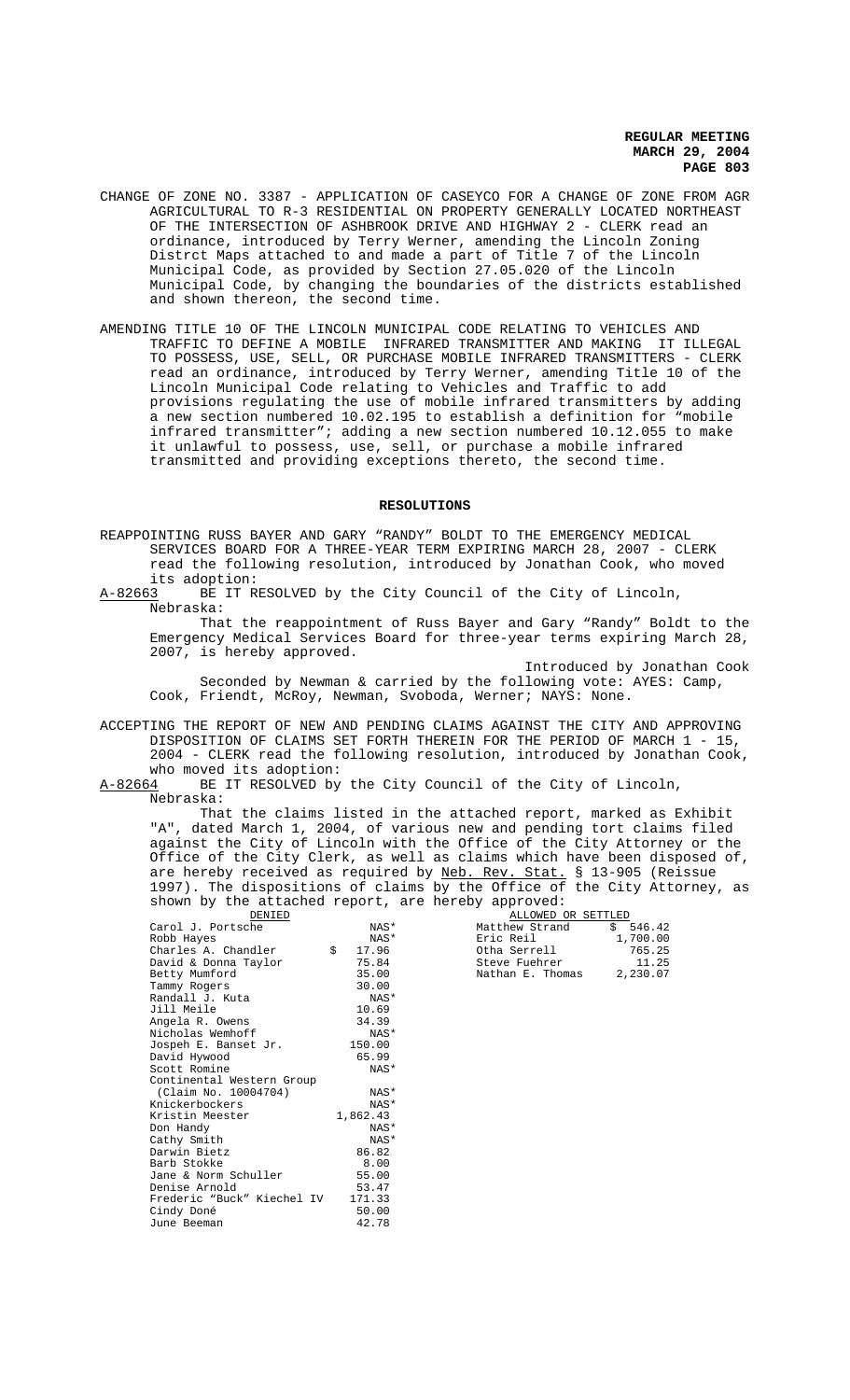| DENIED                  |              |
|-------------------------|--------------|
| Patrick Parolek         | NAS*         |
| Christine A. Huenink    | 95.00        |
| JoAnne Baldwin          | 21.13        |
| Frank M. Rich           | 159.20       |
| Clinton Palu            | 200.00       |
| Darren & Crystal Prouty | 14.96        |
| Chris Sheridan          | NAS*         |
| Rex Mercer              | NAS*         |
| Karen C. Tadsen         | NAS*         |
| Mylo R. Bushing         | 35.00        |
| Patricia Brookhouser    | NAS*         |
| Mike Creighton          | 53.00        |
| Joann Sturdy            | 30.01        |
| Mick & Jane Pierce      | 48.98        |
| Tanya West              | 68.82        |
| Troy Karsting           | 102.94       |
| Phyllis M. Moore        | \$<br>149.75 |
| Jenelle Plachy          | NAS*         |
| Cindy Farley            | 53.00        |
| Bruce Bottsford         | 51.35        |
| D. Mark Brown           | 130.00       |
| Mrs. Doyle Crawford     | 67.00        |
| Kaye Sasek              | 85.27        |
| Bonnie Collins          | 53.47        |
| Benne Linder            | 22.15        |
| Sarai Bloomquist        | 53.00        |
| Mike Puckett            | 185.13       |
| Deb Yeutter             | 366.03       |
| Rosanna Meyer           | 40,000.00    |
| Wilma Naylor            | 897.23       |
| Lloyd L. Goracke        | NAS*         |
| Thomas L. Lannin        | 5,300.62     |
| EMC Insurance Co.       |              |
| (Claim No. BW3019080)   | NAS*         |

\* No Amount Specified.

The City Attorney is hereby directed to mail to the various claimants listed herein a copy of this resolution which shows the final disposition of their claim.

Introduced by Jonathan Cook Seconded by Svoboda & carried by the following vote: AYES: Camp, Cook, Friendt, McRoy, Newman, Svoboda, Werner; NAYS: None.

AUTHORIZING STARBUCKS COFFEE COMPANY TO OCCUPY A PORTION OF THE PUBLIC RIGHT-OF-WAY AT 1225 P STREET FOR USE AS A SIDEWALK CAFÉ - CLERK read the following resolution, introduced by Jonathan Cook, who moved its

adoption:<br><u>A-82665</u> WHE WHEREAS, Starbucks Coffee Company has submitted an application for a Sidewalk Cafe Permit to use a portion of the public right-of-way at 1225 P Street as a sidewalk cafe; and

WHEREAS, the applicant is willing to comply with all of the provisions of Chapter 14.50 of the Lincoln Municipal Code pertaining to such use; and

WHEREAS, the application has been reviewed by the Planning Department, the Public Works and Utilities Department, and the Urban Design Committee, each of which has submitted a report in conformance with § 14.50.050 of the Lincoln Municipal Code.

NOW, THEREFORE, BE IT RESOLVED by the City Council of the City of Lincoln, Nebraska:

That the application of Starbucks Coffee Company, hereinafter referred to as "Permittee", to operate a sidewalk cafe in a portion of the public right-of-way at 1225 P Street is hereby approved conditioned upon such use conforming to the application which is attached hereto as Exhibit "A", the site plan which is attached hereto as Exhibit "B", the provisions of Chapter 14.50 of the Lincoln Municipal Code and the following express terms, conditions, and requirements:

1. This permit authorizes a maximum seating capacity of 12 within the permit area as shown on the site plan.

2. Permittee shall maintain a clear, unobstructed passageway entirely across the frontage of the property occupied by the Permittee parallel to the line of the street and generally in the line of pedestrian traffic as shown on the site plan.<br>4 The space to be occupied by this

The space to be occupied by this use shall only be used for the activity or activities specified on the permit and in accordance with all applicable regulations.<br>5. Such use is temporary

Such use is temporary and the Permittee, by the granting of this permit, acquires no right, title, or interest in the space permitted to be used.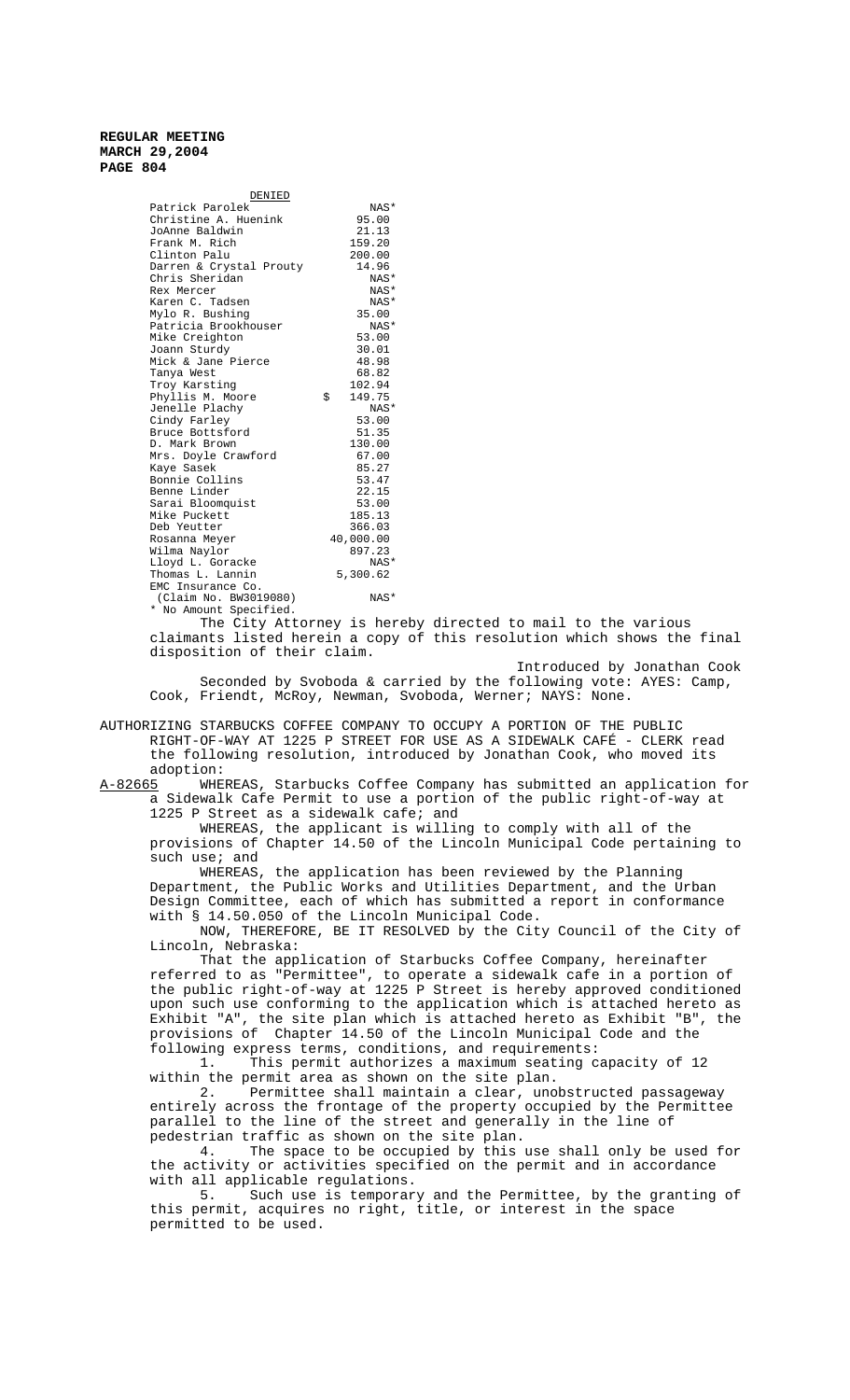6. The City Council may require such space to be vacated, restored to its prior condition upon demand, and its use discontinued, with no recourse against the City for any loss or damage occasioned thereby. If any such space is not vacated and restored to its prior condition and such use not discontinued by the time specified, the City may remove from such space any property left thereon at the risk and expense of the Permittee and restore such space to its prior condition at the expense of the Permittee.

7. The Permittee shall promptly remove any litter deposited on or in the vicinity of the space used by the Permittee resulting from the activity or activities conducted by the Permittee.<br>8. The Permittee shall at all times condu

The Permittee shall at all times conduct their use of the space in an orderly fashion and in such a manner as to protect the public health and safety.<br>9. Such space sh

Such space shall be used for business purposes by Permittee only between the hours of  $7:00$  a.m. to  $9:00$  p.m., Monday through Sunday.<br>10. The Permittee shall comply with all health and sanitation The Permittee shall comply with all health and sanitation

regulations. 11. The permit issued pursuant to this section is a personal privilege and may not be transferred or alienated voluntarily or involuntarily.

12. Where exigent circumstances exist and a police officer or other authorized officer or employee of the City gives notice to Permittee to temporarily move from a location, Permittee shall comply with the notice. Exigent circumstances shall include, but not be limited to, unusually heavy pedestrian vehicular traffic, existence of any obstructions in the public space at or near such location, an accident, fire, or other emergency situation at or near such location, or parade, demonstration, or other such event or occurrence at or near such location.

13. Permittee shall not sound or permit the sounding of any signal from any stationery bell, chime, siren, whistle, or device for non-emergency purposes or use or operate any loud speaker, public address system, radio, sound amplifier, or similar device which may be heard beyond 50 feet from its source.<br>14. No advertising shall be pe

No advertising shall be permitted on or in the sidewalk cafe except to identify the product or vendor and shall in all respects comply with the provisions of Titles 22 and 27 of the Lincoln Municipal Code regulating signage.

15. Any umbrella, canopy, or similar device within the permit area shall be no more than 6½ feet above ground level.

16. The sidewalk cafe shall be located only in the exact location described in the approved application, and the approved

furnishings may not be modified or substituted.<br>17. The Permittee shall at all times ma The Permittee shall at all times maintain public liability insurance in the form of a commercial or comprehensive general liability policy, or an acceptable substitute policy form as permitted by the City Attorney, with a minimum combined single limit of \$500,000 aggregate for any one occurrence, and shall at all times keep on file with the City Clerk a current certificate of insurance signed by a qualified agent of an insurance company licensed to do business in the State of Nebraska evidencing the existence of valid and effective policies of insurance naming the City as an additional insured for the coverage required above, the limits of each policy, the policy number, the name of the insurer, the effective date and expiration date of each policy, the deductibles or self-insurance retainers of each policy, and a copy of an endorsement placed on each policy requiring 30 days notice by mail to the City Clerk before the insurer may cancel the policy for any reason, and upon request of the City Clerk or the City Attorney, a copy of any endorsements placed on such policies or the declarations page of such policies. Any termination or elapse of such insurance shall automatically revoke this permit.

18. This permit shall expire on the 31st day of May following its issuance, but renewal of the permit may be made for one-year periods by application to the City Clerk and payment of the annual permit fee as set forth in Chapter 14.50 and the payment of the rental for the use or occupation of the space computed as follows: \$.25 per annum for each square foot of the permit area (324 square feet) for an annual rental of \$81.00; provided, however, said rental may be increased for future years by action of the City Council.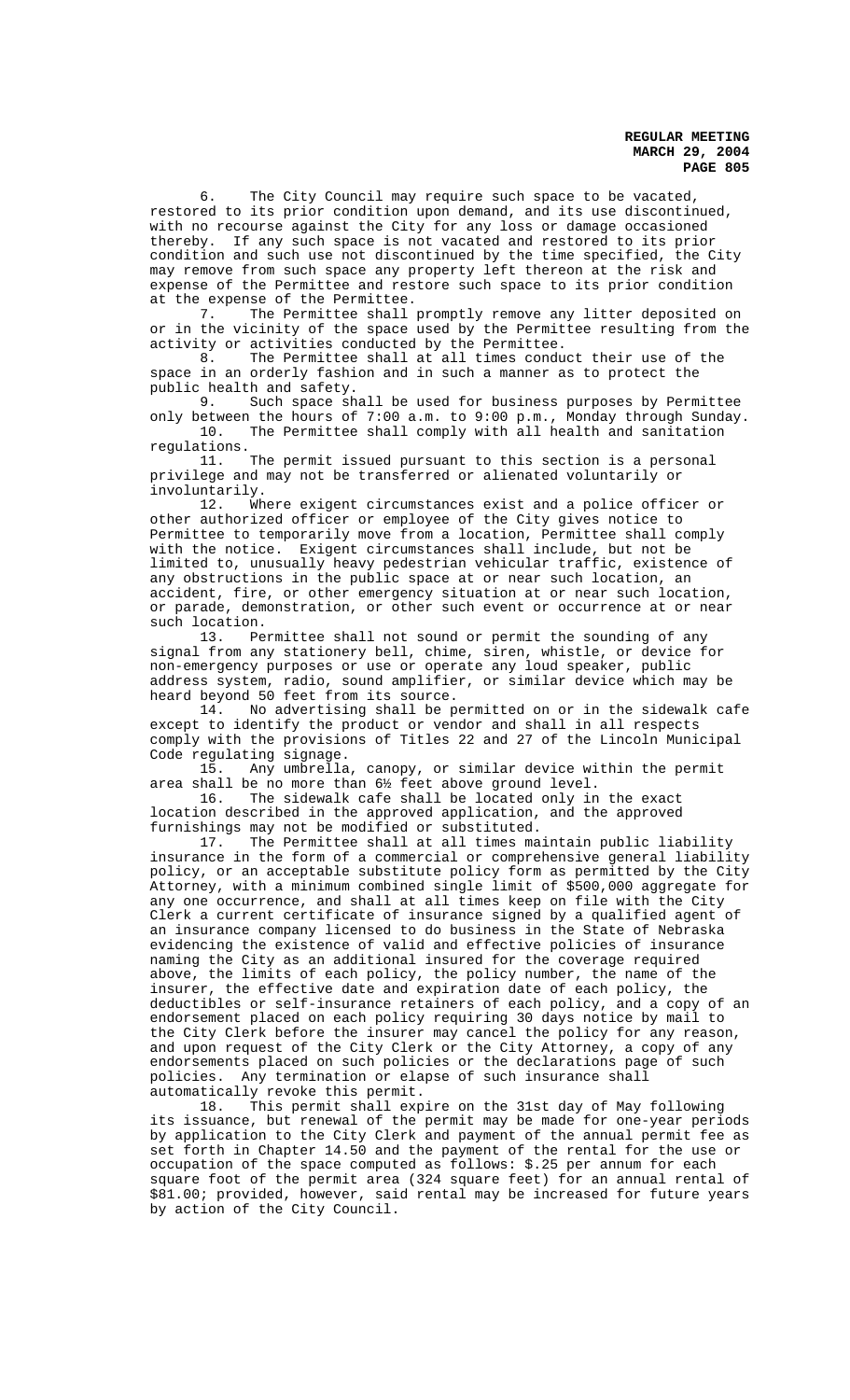19. That within thirty (30) days from the adoption of this resolution, and before commencing any construction under the provisions hereof, the above-named applicant shall execute the letter of acceptance attached hereto and marked as Exhibit "C". Failure to do so will be considered a rejection hereof and all privileges and authorities hereunder granted shall thereupon automatically terminate. Introduced by Jonathan Cook Seconded by Friendt & carried by the following vote: AYES: Camp, Cook, Friendt, McRoy, Newman, Svoboda, Werner; NAYS: None.

APPROVING AN AGREEMENT BETWEEN THE CITY AND THE NEBRASKA DEPT. OF ROADS FOR THE FUNDING FOR RESURFACING WORK COMPLETED ON CORNHUSKER HIGHWAY BETWEEN 31ST AND 35TH STREETS (PROJECT NO. RD-6-6(1038)) - CLERK read the following resolution, introduced by Jonathan Cook, who moved its adoption:

A-82666 BE IT RESOLVED by the City Council of the City of Lincoln, Nebraska:

That the attached Agreement between the City of Lincoln and the State of Nebraska Department of Roads for Project No. RD-6-6(1038) for resurfacing work completed on Cornhusker Highway between 31st and 35th Street, is hereby approved in accordance with the terms and conditions contained in said Agreement, and the Mayor is authorized to execute the same on behalf of the City of Lincoln.

The City Clerk is directed to return the executed copies of the Agreement to the Department of Public Works, for transmittal and execution by the State Department of Roads.

Introduced by Jonathan Cook Seconded by Friendt & carried by the following vote: AYES: Camp, Cook, Friendt, McRoy, Newman, Svoboda, Werner; NAYS: None.

APPROVING THE EDENTON WOODS ANNEXATION AND ZONING AGREEMENT BETWEEN THE CITY OF LINCOLN AND CASEYCO, INC. OUTLINING CERTAIN CONDITIONS AND UNDERSTANDINGS WITH REGARDS TO THE ANNEXATION OF 13.3 ACRES OF PROPERTY GENERALLY LOCATED NORTHEAST OF THE INTERSECTION OF ASHBROOK DRIVE AND HIGHWAY 2 - PRIOR to reading:

COOK Moved to delay Bill No. 04R-56 for 1 week to 4/5/04. Seconded by Svoboda & carried by the following vote: AYES: Camp, Cook, Friendt, McRoy, Newman, Svoboda, Werner; NAYS: None.

SPECIAL PERMIT NO. 1992 - APPLICATION OF CASEYCO TO DEVELOP EDENTON WOODS COMMUNITY UNIT PLAN CONSISTING OF 46 SINGLE-FAMILY AND ATTACHED SINGLE-FAMILY UNITS, WITH A WAIVER OF THE LOT AREA, ON PROPERTY GENERALLY LOCATED NORTHEAST OF THE INTERSECTION OF ASHBROOK DRIVE AND HIGHWAY 2 - PRIOR to reading:

COOK Moved to delay Bill No. 04R-57 for 1 week to 4/5/04. Seconded by Svoboda & carried by the following vote: AYES: Camp, Cook, Friendt, McRoy, Newman, Svoboda, Werner; NAYS: None.

PRELIMINARY PLAT NO. 02023 - ACCEPTING AND APPROVING THE PRELIMINARY PLAT OF EDENTON WOODS, CREATING 46 LOTS FOR RESIDENTIAL DEVELOPMENT AND FIVE OUTLOTS, WITH WAIVERS FOR MODIFICATION OF TURN-AROUNDS FOR PRIVATE ROADWAYS, TO ALLOW LOT LINES NOT RADIAL TO ROADWAYS, DOUBLE-FRONTAGE LOTS, INTERSECTION APPROACH GRADES, SIDEWALKS, AND BLOCK LENGTH, ON PROPERTY GENERALLY LOCATED NORTHEAST OF THE INTERSECTION OF ASHBROOK DRIVE AND HIGHWAY 2 - PRIOR to reading:

COOK Moved to delay Bill No. 04R-58 for 1 week to 4/5/04. Seconded by Svoboda & carried by the following vote: AYES: Camp, Cook, Friendt, McRoy, Newman, Svoboda, Werner; NAYS: None.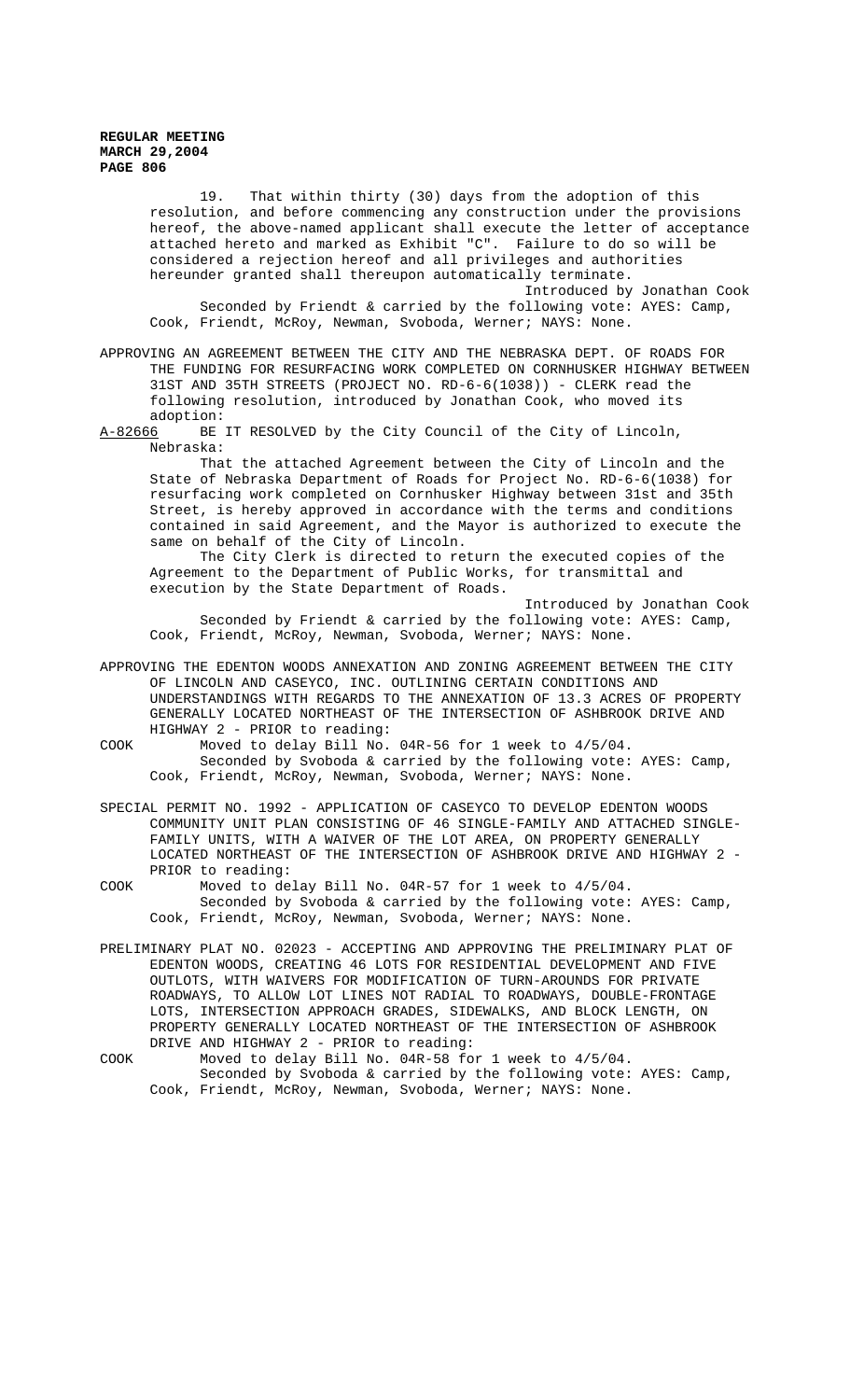- SPECIAL PERMIT NO. 1928A APPLICATION OF THE DINERSTEIN COMPANIES TO DEVELOP STERLING UNIVERSITY PHASE 2 COMMUNITY UNIT PLAN TO ADD 171 DWELLING UNITS FOR 561 OCCUPANTS AND ADDITIONAL AMENITIES TO THE EXISTING STUDENT HOUSING PROJECT, WITH A WAIVER OF THE LANDSCAPE SCREEN, ON PROPERTY GENERALLY LOCATED WEST OF NORTH1ST STREET AND SOUTH OF CHARLESTON STREET - PRIOR to reading:
- COOK Moved to delay Bill No. 04R-59 for 1 week to 4/5/04. Seconded by Svoboda & carried by the following vote: AYES: Camp, Cook, Friendt, McRoy, Newman, Svoboda, Werner; NAYS: None.
- PRELIMINARY PLAT NO. 03011 ACCEPTING AND APPROVING THE PRELIMINARY PLAT OF OUTFIELD PARK, CREATING FIVE LOTS AND SIX OUTLOTS WITH WAIVERS TO ALLOW SIDEWALKS ON ONLY ONE SIDE OF PRIVATE STREET, PUBLIC WATER MAIN ADJACENT TO DRIVEWAY, AND BLOCK LENGTH IN EXCESS OF 1,000 FEET, ON PROPERTY GENERALLY LOCATED WEST OF NORTH1ST STREET AND SOUTH OF CHARLESTON STREET - PRIOR to reading:
- COOK Moved to delay Bill No. 04R-60 for 1 week to 4/5/04. Seconded by Svoboda & carried by the following vote: AYES: Camp, Cook, Friendt, McRoy, Newman, Svoboda, Werner; NAYS: None.

AFFIRMING CITY COUNCIL HOLIDAYS - CLERK read the following resolution, introduced by Jonathan Cook, who moved its adoption:

A-82667 WHEREAS, members of the Lincoln City Council having sought their office by public election should exemplify service to the citizens; and WHEREAS, City holidays have been established in Lincoln Municipal Code Section 2.76.370; and

WHEREAS, certain efficiencies are achieved by having consistent holidays; and

WHEREAS, the City Council should abide by the same rules as all City employees and not enjoy preferential treatment.

NOW, THEREFORE, BE IT RESOLVED by the City Council of the City of Lincoln, Nebraska:

That the City Council will choose not to meet only during a week in which a holiday established in the City Personnel Code occurs.

Introduced by Jonathan Cook Seconded by Newman & carried by the following vote: AYES: Camp, Cook, Friendt, McRoy, Newman, Svoboda; NAYS: Werner.

SETTING THE HEARING DATE OF MONDAY, APRIL 12, 2004 AT 1:30 PM FOR AN APPLICATION OF CCW LLC DBA HUHOT MONGOLIAN GRILL FOR A CLASS J LIQUOR LICENSE AT 201 N. 66<sup>TH</sup> STREET - CLERK read the following resolution, introduced by Jonathan Cook, who moved its adoption for approval:

A-82669 BE IT RESOLVED by the City Council, of the City of Lincoln, that a hearing date is hereby set for Monday, April 12, 2004, at 1:30 p.m. or as soon thereafter as possible in the City Council Chambers, County-City Buildings, 555 S. 10<sup>th</sup> Street, Lincoln, NE, for the Application of CCW LLC dba Huhot Mongolian Grill for a Class J Liquor License at 201 North 66th Street.

If the Police Dept. is unable to complete the investigation by said time, a new hearing date will be set.

Introduced by Jonathan Cook Seconded by Friendt & carried by the following vote: AYES: Camp, Cook, Friendt, McRoy, Newman, Svoboda, Werner; NAYS: None.

SETTING THE HEARING DATE OF MONDAY, APRIL 12, 2004 AT 1:30 PM FOR AN APPLICATION OF NASH FINCH COMPANY DBA SUNMART #025 FOR A CATERING LIQUOR LICENSE AT 1340 WEST "O" STREET - CLERK read the following resolution, introduced by Jonathan Cook, who moved its adoption for approval:

A-82670 BE IT RESOLVED by the City Council, of the City of Lincoln, that a hearing date is hereby set for Monday, April 12, 2004, at 1:30 p.m. or as soon thereafter as possible in the City Council Chambers, County-City Building, 555 S. 10<sup>th</sup> Street, Lincoln, NE, for the Application of Nash Finch Company dba Sunmart #25 for a Catering Liquor License at 1340 West "O" Street.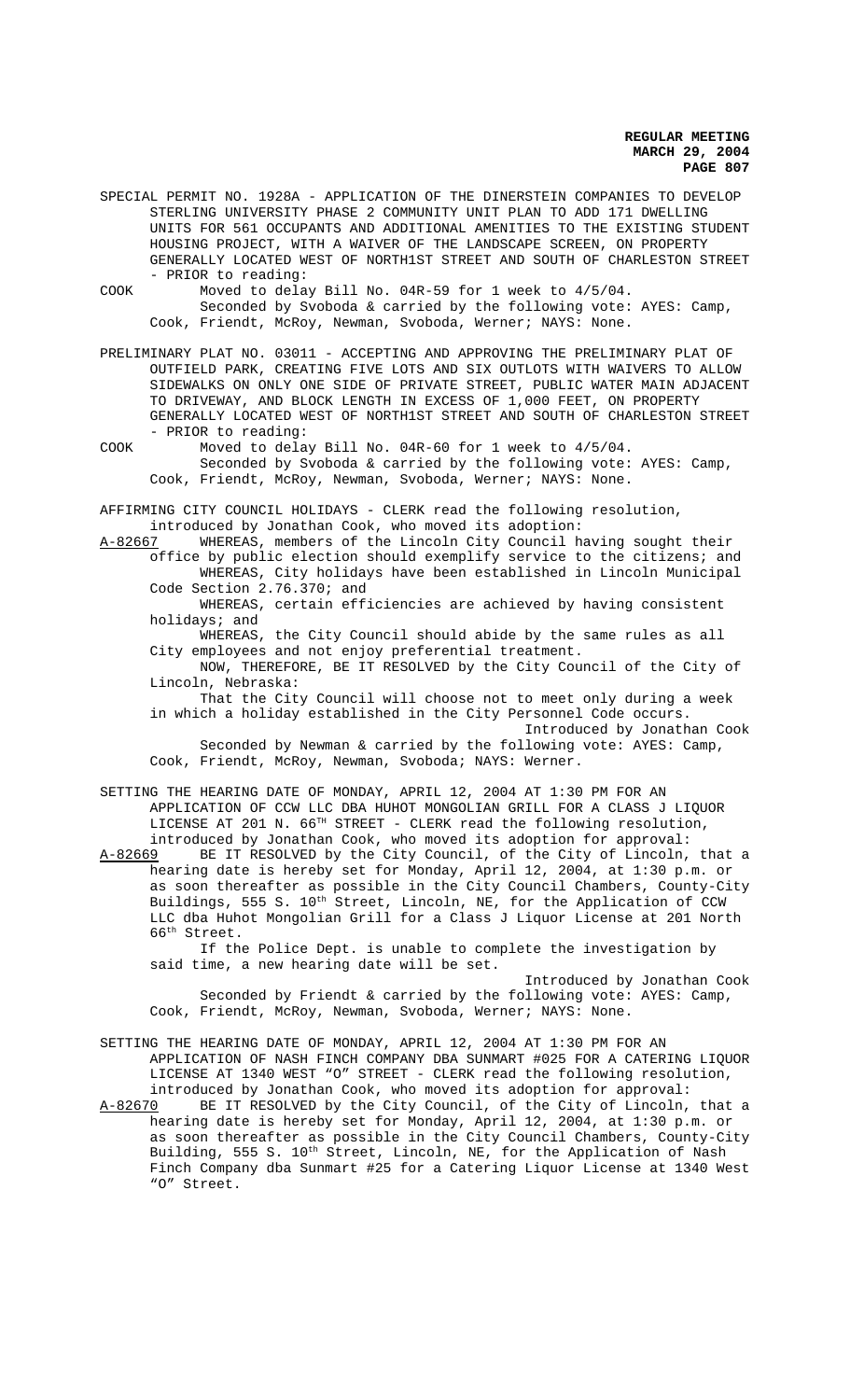If the Police Dept. is unable to complete the investigation by said time, a new hearing date will be set. Introduced by Jonathan Cook Seconded by Friendt & carried by the following vote: AYES: Camp, Cook, Friendt, McRoy, Newman, Svoboda, Werner; NAYS: None. SETTING THE HEARING DATE OF MONDAY, APRIL 12, 2004 AT 1:30 PM FOR AN APPLICATION OF SALEM OIL COMPANY DBA YANKEE HILL AMOCO FOR A CLASS B LIQUOR LICENSE AND A CLASS K LIQUOR LICENSE AT 630 WEST PROSPECTOR COURT - CLERK read the following resolution, introduced by Jonathan Cook, who moved its adoption for approval: A-82671 BE IT RESOLVED by the City Council, of the City of Lincoln, that a hearing date is hereby set for Monday, April 12, 2004, at 1:30 p.m. or as soon thereafter in the City Council Chambers, County-City Building, 555 S. 10th Street, Lincoln, NE, for the Application of Salem Oil Company dba Yankee Hill Amoco for a Class B Liquor License and a Class K Liquor License at 630 West Prospector Court.

If the Police Dept. is unable to complete the investigation by said time, a new hearing date will be set.

Introduced by Jonathan Cook Seconded by Friendt & carried by the following vote: AYES: Camp, Cook, Friendt, McRoy, Newman, Svoboda, Werner; NAYS: None.

SETTING THE HEARING DATE OF MONDAY, APRIL 12, 2004, AT 1:30 PM FOR AN APPLICATION OF ROBOT VENUS INC. DBA BACIAMI FOR A CLASS C LIQUOR LICENSE AT 301 N. 8<sup>TH</sup> STREET - CLERK read the following resolution, introduced by Jonathan Cook, who moved its adoption for approval:

A-82674 BE IT RESOLVED by the City Council, of the City of Lincoln, that a hearing date is hereby set for Monday, April 12, 2004, at 1:30 p.m. or as soon thereafter in the City Council Chambers, County-City Building, 555 S. 10th Street, Lincoln, NE for the Application of Robot Venus Inc. dba Baciami for a Class C Liquor License at 301 North  $8<sup>th</sup>$  Street. If the Police Dept. is unable to complete the investigation by said time, a new hearing date will be set.

Introduced by Jonathan Cook Seconded by Friendt & carried by the following vote: AYES: Camp, Cook, Friendt, McRoy, Newman, Svoboda, Werner; NAYS: None.

## **PETITIONS & COMMUNICATIONS**

THE FOLLOWING WERE REFERRED TO THE PUBLIC WORKS DEPARTMENT:

Request for a Lighting District in West Charleston Street, northwest from North  $1^{st}$  Street and continuing to the existing cul-de-sac at the west end of West Charleston Street.

Request for Gap Paving in North 57<sup>th</sup> Street, Fremont to Hartley Streets signed by Jack & Wyona Markwardt and Mr. and Mrs. Wayne Roland.

### **REPORTS OF CITY OFFICERS**

CLERK'S LETTER AND MAYOR'S APPROVAL OF RESOLUTIONS AND ORDINANCES PASSED BY COUNCIL ON MARCH 22,2004 - CLERK presented said report which was placed on file in the Office of the City Clerk.

INVESTMENT OF FUNDS FOR THE WEEK OF MARCH 22 THRU MARCH 26, 2004 - CLERK read the following resolution, introduced by Jonathan Cook, who moved its

adoption:<br>A-82668 BE BE IT HEREBY RESOLVED BY THE CITY COUNCIL of the City of Lincoln, Nebraska:

That the attached list of investments be confirmed and approved, and the City Treasurer is hereby directed to hold said investments until maturity unless otherwise directed by the City Council.

Introduced by Jonathan Cook Seconded by Friendt & carried by the following vote: AYES: Camp, Cook, Friendt, McRoy, Newman, Svoboda, Werner; NAYS: None.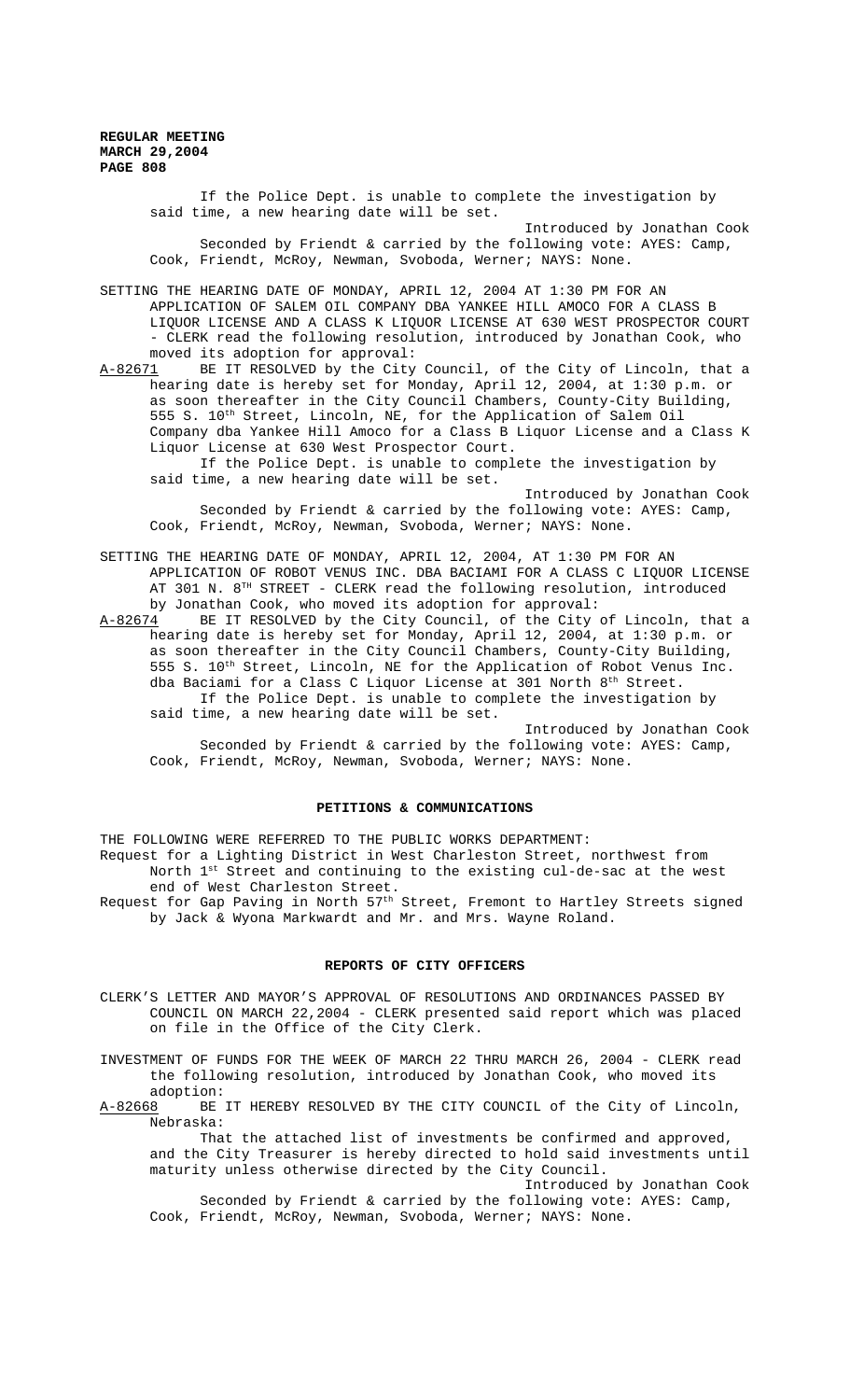APPROVING THE DISTRIBUTION OF FUNDS REPRESENTING INTEREST EARNINGS ON SHORT-TERM INVESTMENTS OF IDLE FUNDS DURING THE MONTH ENDED FEBRUARY, 2004 - CLERK read the following resolution, introduced by Jonathan Cook, who moved its adoption:

A-82672 BE IT RESOLVED by the City Council of the City of Lincoln, Nebraska: That during the month ended February 29, 2004, \$984,063.83 was earned from the investments of "IDLE FUNDS". The same is hereby distributed to the various funds on a pro-rata basis using the balance of each fund and allocating a portion of the interest on the ratio that such balance bears to the total of all fund balances.

Introduced by Jonathan Cook Seconded by Friendt & carried by the following vote: AYES: Camp, Cook, Friendt, McRoy, Newman, Svoboda, Werner; NAYS: None.

- INVESTMENT OF FUNDS FOR THE WEEK OF MARCH 15 THRU MARCH 19, 2004 CLERK read the following resolution, introduced by Jonathan Cook, who moved its
- adoption:<br><u>A-82673</u> BE BE IT HEREBY RESOLVED BY THE CITY COUNCIL of the City of Lincoln, Nebraska:

That the attached list of investments be confirmed and approved, and the City Treasurer is hereby directed to hold said investments until maturity unless otherwise directed by the City Council. Introduced by Jonathan Cook

Seconded by Friendt & carried by the following vote: AYES: Camp, Cook, Friendt, McRoy, Newman, Svoboda, Werner; NAYS: None.

- REPORT FROM CITY TREASURER TELECOMMUNICATION OCCUPATION TAX FOR THE MONTH OF FEBRUARY, 2004: Excel Telecommunications Inc, VarTec Telecom Inc, Lightyear Communications Inc, Worldxchange Corp, Sprint Spectrum L.P., Nosva Limited Partnership, Affinity Network Inc, Globalcom Inc, Telecorp Communications Inc, Zone Telecom Inc, Nos Communications Inc, Tri-M Communications Inc, GTC Telecom Corp, ATT Wireless Services, Guaranteed Phone Service, D&D Communications Inc. - CLERK presented said report which was placed on file in the Office of the City Clerk. (20)
- REPORT FROM CITY TREASURER OF FRANCHISE TAX FOR THE MONTH OF FEBRUARY, 2004 FROM AQUILA - CLERK presented said report which was placed on file in the Office of the City Clerk. (16-1)

# ORDINANCES - 1<sup>st</sup> READING

- APPROVING A SUBLEASE AGREEMENT BETWEEN THE CITY AND EXPERIENCE WORKS FOR PROVIDING JOB TRAINING AND EMPLOYMENT SERVICES UNDER THE WORKFORCE INVESTMENT ACT - CLERK read an ordinance, introduced by Jonathan Cook, accepting and approving a Sublease Agreement between the City of Lincoln and Experience Works for a lease of space at 1010 N Street, Lincoln, Lancaster County, Nebraska for a term of October 1, 2003 through June 30, 2004 whereby the City of Lincoln is subleasing space to Experience Works at the One Stop Career Center for providing job training and employment services under the Workforce Investment Act, the first time.
- STREET NAME CHANGE 04002 RENAMING FISCHER DRIVE TO COTSWOLD LANE IN HERITAGE LAKES 1ST ADDITION, GENERALLY LOCATED AT S. 95TH STREET AND PINE LAKE ROAD - CLERK read an ordinance, introduced by Jonathan Cook, changing the name of Fischer Drive to Cotswold Lane located in Heritage Lakes 1st Addition, generally located at S. 95<sup>th</sup> Street and Pine Lake Road, as recommended by the Street Name Committee, the first time.
- DECLARING APPROXIMATELY 14,000 SQUARE FEET OF PROPERTY GENERALLY LOCATED AT 17TH AND PROSPECT STREET AS SURPLUS PROPERTY - CLERK read an ordinance, introduced by Jonathan Cook, declaring approximately 14,000 square feet of City-owned property generally located at 17th and Prospect Streets as surplus and authorizing the sale thereof, the first time.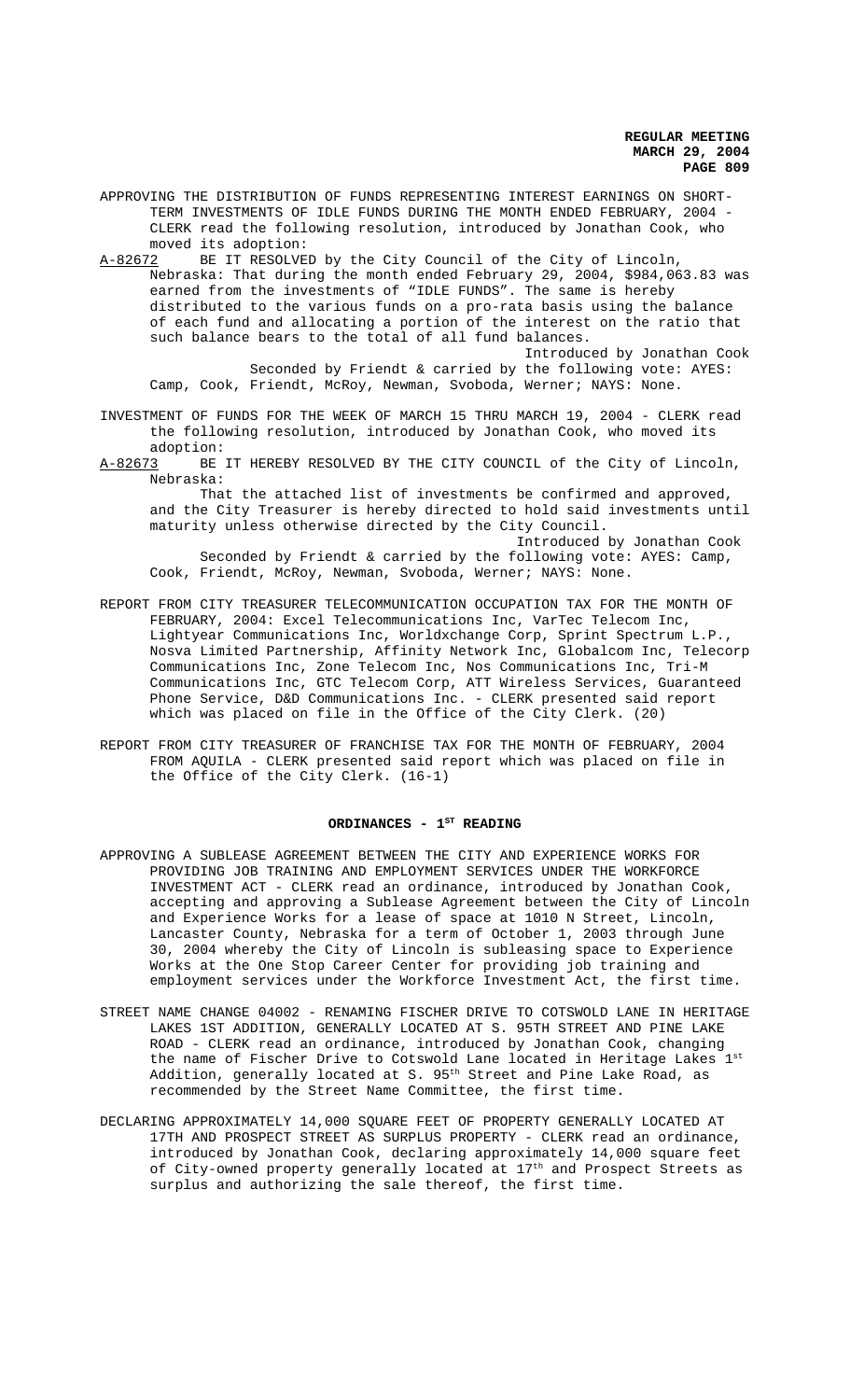- CHANGE OF ZONE 04008 AMENDING SECTION 27.28.080 OF THE LINCOLN MUNICIPAL CODE TO REVISE THE PARKING REQUIREMENTS IN THE R-T RESIDENTIAL TRANSITION DISTRICT TO ALLOW PARKING LOTS CLOSER THAN 20 FEET TO A RESIDENTIAL DISTRICT WHEN ABUTTING A NON-RESIDENTIAL USE - CLERK read an ordinance, introduced by Jonathan Cook, amending Section 27.28.080 of the Lincoln Municipal Code to revise the parking requirements in the R-T Residential Transition District to allow parking lots closer than 20 feet to a residential district when abutting a non-residential use; and repealing Section 27.28.080 of the Lincoln Municipal Code as hitherto existing, the first time.
- CHANGE OF ZONE 04012 APPLICATION OF HARTLAND HOMES, INC. FOR A CHANGE OF ZONE FROM AGR AGRICULTURAL RESIDENTIAL DISTRICT TO R-3 RESIDENTIAL DISTRICT ON PROPERTY GENERALLY LOCATED AT S.W. 27TH STREET AND WEST SOUTH STREET - CLERK read an ordinance, introduced by Jonathan Cook, amending the Lincoln Zoning District Maps attached to and made a part of Title 27 of the Lincoln Municipal Code, as provided by Section 27.05.020 of the Lincoln Municipal Code, by changing the boundaries of the districts established and shown thereon, the first time.

### **ORDINANCES - 3RD READING**

|         |                                                                                                                                             | AMENDING SECTION 14.40.030 OF THE LINCOLN MUNICIPAL CODE PERTAINING TO BLOCK                   |  |  |  |
|---------|---------------------------------------------------------------------------------------------------------------------------------------------|------------------------------------------------------------------------------------------------|--|--|--|
|         |                                                                                                                                             | PARTY PERMITS TO INDICATE ISSUANCE BY THE DEPARTMENT OF PUBLIC WORKS AND                       |  |  |  |
|         |                                                                                                                                             | UTILITIES AND REOUIRING A DAMAGE DEPOSIT FROM THE APPLICANT - PRIOR to                         |  |  |  |
|         | reading:                                                                                                                                    |                                                                                                |  |  |  |
| COOK    |                                                                                                                                             | Moved motion to Amend No. 1.                                                                   |  |  |  |
|         |                                                                                                                                             | Seconded by Friendt & carried by the following vote: AYES: Camp,                               |  |  |  |
|         |                                                                                                                                             | Cook, Friendt, McRoy, Newman, Svoboda, Werner; NAYS: None.                                     |  |  |  |
| COOK    |                                                                                                                                             | Moved motion to Amend No. 2.                                                                   |  |  |  |
|         |                                                                                                                                             | Seconded by Friendt & carried by the following vote: AYES: Camp,                               |  |  |  |
|         |                                                                                                                                             | Cook, Friendt, McRoy, Newman, Svoboda, Werner; NAYS: None.                                     |  |  |  |
| SVOBODA |                                                                                                                                             | Moved motion to Amend No. 3.                                                                   |  |  |  |
|         |                                                                                                                                             | Seconded by Werner & lost by the following vote: AYES: None;                                   |  |  |  |
|         |                                                                                                                                             | NAYS: Camp, Cook, Friendt, McRoy, Newman, Svoboda, Werner.                                     |  |  |  |
| COOK    |                                                                                                                                             | Moved motion to Amend No. 4.                                                                   |  |  |  |
|         |                                                                                                                                             | Seconded by Werner & carried by the following vote: AYES: Camp,                                |  |  |  |
|         |                                                                                                                                             | Cook, Friendt, McRoy, Newman, Svoboda, Werner; NAYS: None.                                     |  |  |  |
| NEWMAN  |                                                                                                                                             | Moved to pass the ordinance as amended.                                                        |  |  |  |
|         |                                                                                                                                             | Seconded by Cook & carried by the following vote: AYES: Camp,                                  |  |  |  |
|         |                                                                                                                                             | Cook, Friendt, McRoy, Newman, Svoboda, Werner; NAYS: None.                                     |  |  |  |
| CLERK   |                                                                                                                                             | Read an ordinance, introduced by Patte Newman, amending Section                                |  |  |  |
|         |                                                                                                                                             | 14.40.030 of the Lincoln Municipal Code to provide that block party                            |  |  |  |
|         |                                                                                                                                             | permits be issued by the Department of Public Works and Utilities and to                       |  |  |  |
|         | add a provision requiring a damage deposit for loss of or damage to<br>barricades; and repealing Section 14.40.030 of the Lincoln Municipal |                                                                                                |  |  |  |
|         |                                                                                                                                             | Code as hitherto existing, the third time.                                                     |  |  |  |
|         |                                                                                                                                             | The ordinance, being numbered #18328, is recorded in Ordinance Book #25.                       |  |  |  |
|         |                                                                                                                                             |                                                                                                |  |  |  |
|         |                                                                                                                                             | VACATION 03014 - VACATING A PORTION OF THE EAST-WEST ALLEY FROM VACATED SOUTH                  |  |  |  |
|         |                                                                                                                                             | 26 <sup>TH</sup> STREET TO SOUTH 27 <sup>TH</sup> STREET, BETWEEN N AND "O" STREETS - PRIOR to |  |  |  |
|         | reading:                                                                                                                                    |                                                                                                |  |  |  |
| COOK    |                                                                                                                                             | Moved to delay Bill No. 04-19 for 1 week to 4/5/04.                                            |  |  |  |
|         |                                                                                                                                             | Coganded by Cychode 6 genuicd by the following yets: AVEC: Comp                                |  |  |  |

- Seconded by Svoboda & carried by the following vote: AYES: Camp, Cook, Friendt, McRoy, Newman, Svoboda, Werner; NAYS: None.
- CLERK Read an ordinance, introduced by Glenn Friendt, vacating a portion of the east west alley from vacated South 26<sup>th</sup> Street to South 27<sup>th</sup> Street, between N and O Streets, and retaining title thereto in the City of Lincoln, Lancaster County, Nebraska, the third time.